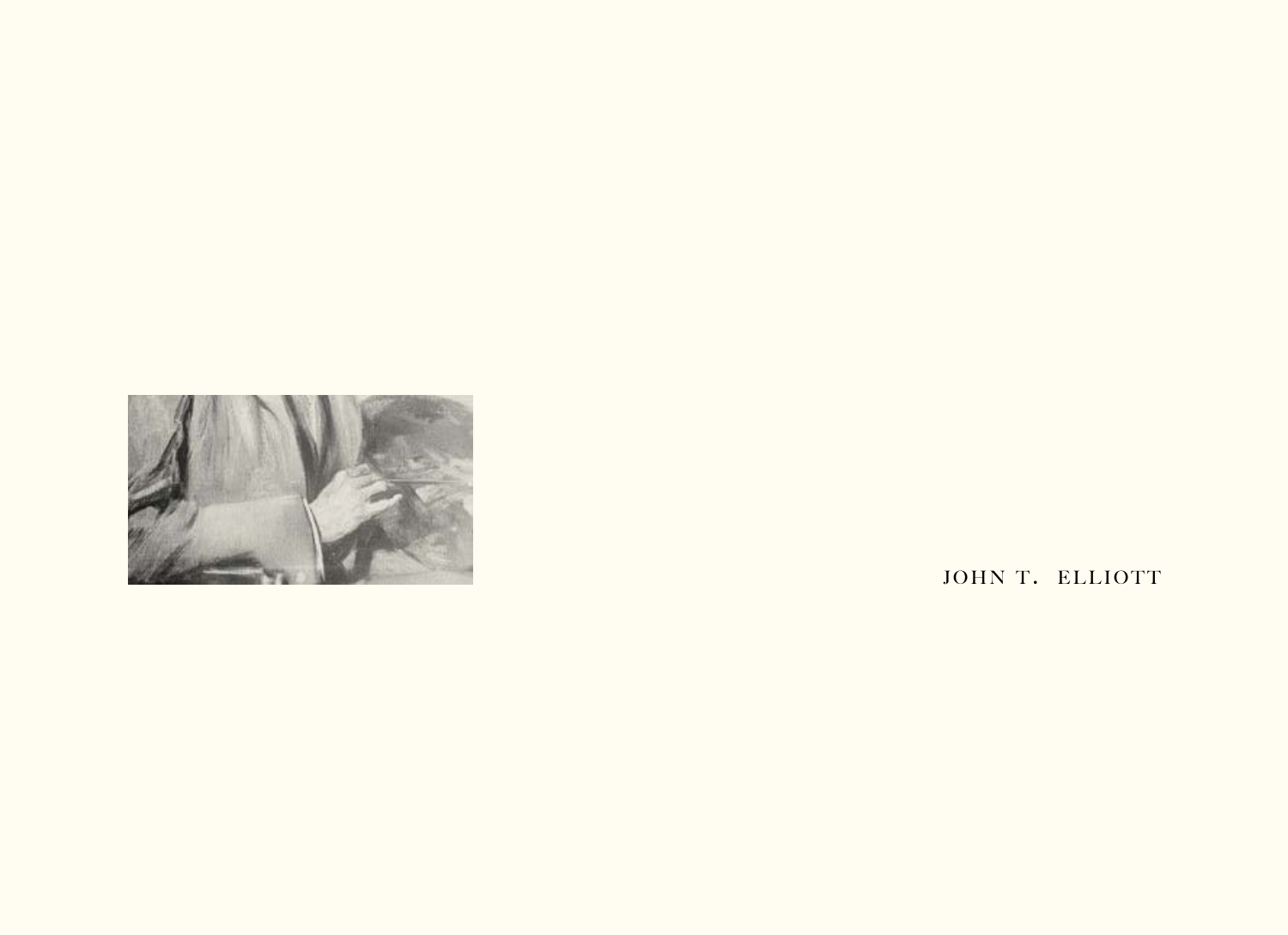## The Song of Sirens **ELLIOTT**

That lord that counseled thee To give away thy land, Come place him here by me, Do thou for him stand. The sweet and bitter fool Will presently appear; The one in motley here, The other found out there.

*King Lear: Act I Scene* 

Every day when I leave the office, I go to the park. I don't really like the park but I'm getting used to it. My favorite place is a gazebo overlooking the pond. Sometimes I feed the ducks, if I can remember to take some leftover bagels from the Sweatshop (that's what we call the interns' work area).

The Crazies relive their past lives at the gazebo. I go there to learn what to expect when my time comes and I lose my last marble. The sick and homeless ghosts who haunt the park, are the only ones in this city who know I am going to end up like them. When brain chemistry stages a coup d'état, everything that seemed to be held

with an iron-grip, slides between the fingers like melted butter.

The Crazies are made of flesh and bone, like you and me. Their haggard faces and twisted fingers only suggest what they really are; their curse is worse than exile to the urban underworld: panhandling for change, flashing a cracked-tooth grin, weaving stories of unfathomable sorrow for the well-dressed passerby.

They sing too. Their music is the wail of the banshee, and the sweet song of sirens. Thankfully, most of you can't hear them: like the tones emitted from a dog whistle, they sing in pitches unrecognizable to the 21st century sound-bite trained ear— a marvelous product of accelerated evolution.

The Scottish king heard them in the night.

The antebellum plantation fields grew fertile with their songs. Soil turned black by the bleeding song of the Choctaw slaughtered by Manifest Destiny or hemorrhaging dysentery, mixed in a cotton gin with the moans of dark princes, betrayed by his people and sold for jewelry and gunpowder.

When the sun sinks below the magnolia trees, I go home. I don't drive a car anymore; my wife picks me up

•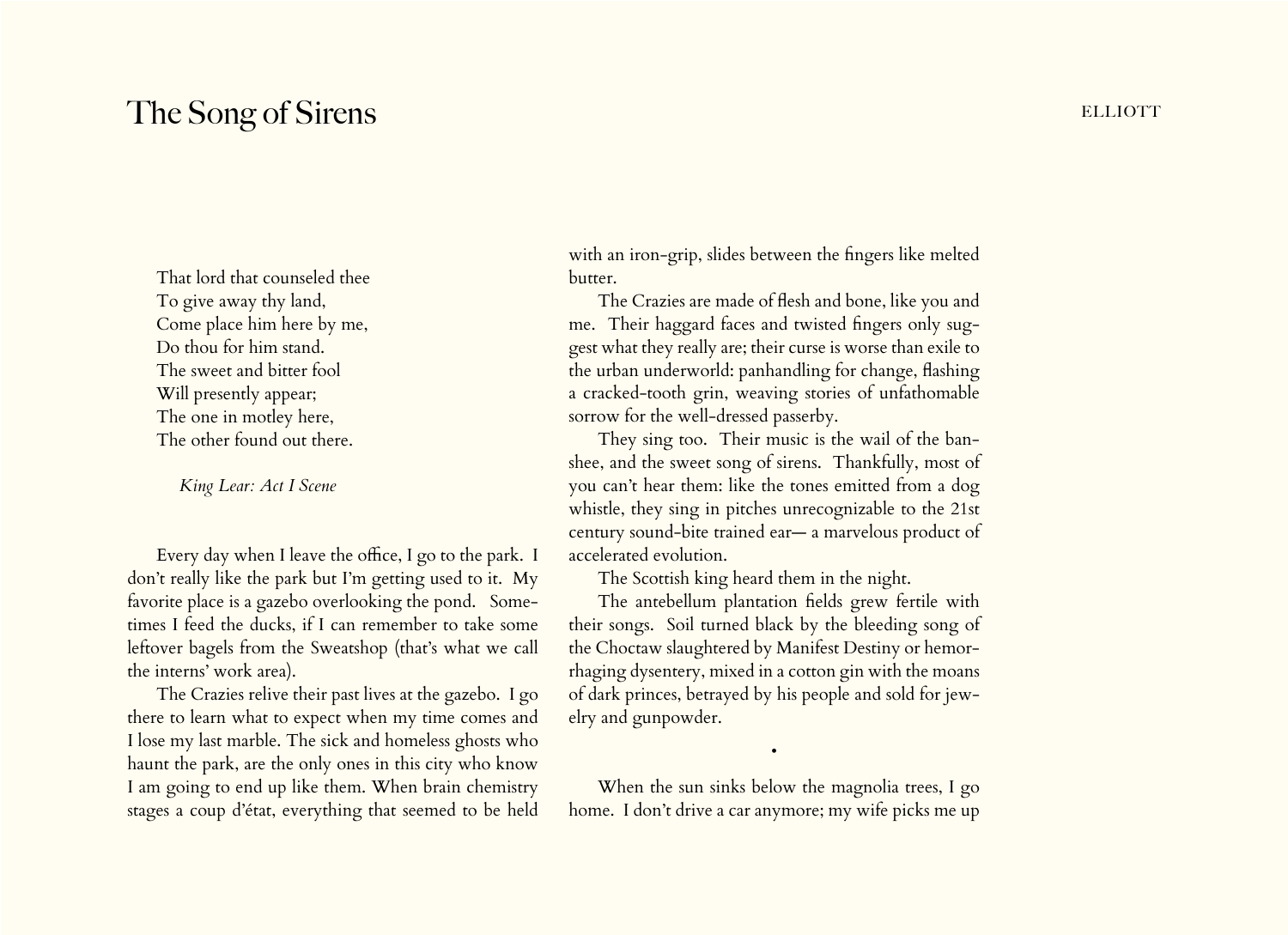at the train station when I call her. She thinks I do it for the exercise and was too giddy about having the keys to the Mercedes SLK to consider anything being wrong. I frequently get cold sweats these days, I smell like the inside of a bum's mouth when I get in the car.

"Oh my God, what is that smell? Is that you babe?" she asks with her nose wrinkled, after a couple of minutes.

My answer never changes: "It was a helluva long day at the office and I forgot to reapply deodorant at lunch. Just send everything to the dry-cleaners in a plastic bag." I look out the window without saying a word the whole time.

My name is Frank Harrigan: I'll be 43 years old next month. My life as I know it will be only a waking nightmare soon.

My wife's name is Margaret, she smells like daisies and the living room of our first apartment. I married her when I was 23 and she was 21. The best man at our wedding died in a car accident on the way home from the reception. He was drunk then, he's worm food now. We have a daughter named Jane. I think she was named after a lady who talks to gorillas, or maybe it was that Victorian novelist. She eats dinner with my wife and I on weeknights; we don't see her much on weekends. Next year she goes to Vanderbilt and wants to study advertising. Her boyfriend reminds me of a pig with Down syndrome. He calls me "Mr. H" sometimes; he's the only one who's ever called me that. Our boy goes to Dartmouth, like his dad; his name is Grant.

A life that everyone is jealous of, that's all I ever wanted to have. Now I watch it burn a little more each day. The blue flames creep out of the corners of our Persian rugs and lick the curtains softly. They quiver over the keys of the baby grand piano in the living room, strings expanding and breaking at two octaves higher than actual pitch. I can only chew my tongue at the dinner table and watch Margaret's face, waiting in agony and praying that she will mention the blue flickering flames. It never happens. After I dragged a garden hose into the house and soaked the burning China cabinet I realized it would never happen. There is no flame. There is no home. There is no perfect life anymore.

I first noticed that something was wrong when Grant called home to check-in with us a couple of months ago. I was lying on our bed, propped up against the headboard and barefooted. I remember it like it was an inescapable childhood memory that continues to resurface: he had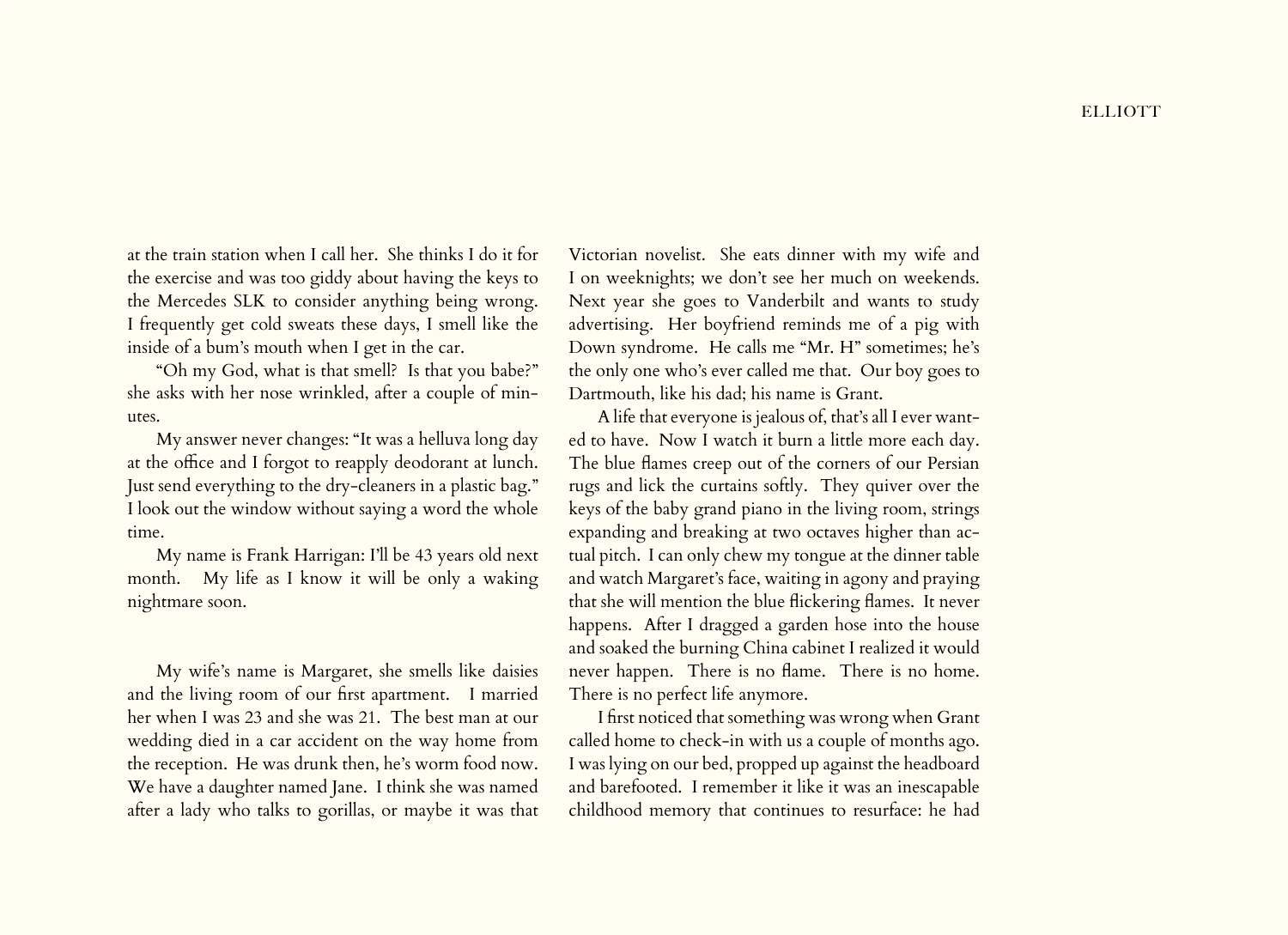made the Dean's List again and was voted vice-president of his fraternity. When he told me the news I began to weep like Jesus in the garden of Gethsemane; I wanted to congratulate him but all I could say was "My boy, you're going to be a big-league hitter someday," over and over again. Each time I said it, I laughed. I shivered and laughed harder until he said, "Um, I love you dad. I'll call again this weekend". Margaret picked up the phone a few seconds later; the sound of her voice scared the shit out of me. Like a teenage girl caught talking to a boy late at night, I quietly hung up the phone. I don't much like telephones.

I felt my lungs expand and contract, breathing in a strange new breath laden with fuzzy infinite misery. Cries and moans flowed through my veins and reverberated in my heart like the vibrato of a thousand violins. I lied there in the same position for what seemed like an hour—mouth agape, eyes wide open. I undressed, then dressed myself again in the same clothes, and climbed into bed.

When Margaret came into the bedroom she stopped in the doorway for a second before turning the lights out. I tried to keep my eyes closed and fake sleep, while watching her move about the room. She walked to her side of the bed and clicked on the dim lamp. I watched

her through the slits in my eyelids: zips open the back of her dress and pulls each arm through, slides it down over her torso and steps out, one leg after the other; she sits down on the bed softly and turns her head towards me. I don't dare say a word or bat an eyelash and focus on the rhythm of my fake sleep breathing. She methodically rolls her silk stockings down her leg, her torso bending to meet her thigh. I grunt and rub my nose while turning on my side away from her as if adjusting in my sleep, so I can discretely bite down on my knuckles to silence the wave of horrible weeping I feel welling up inside me.

The firm I help run hasn't realized I'm sick. I'm the chief-financial officer.

Chief Harrigan make profit growth; Chief Harrigan make good investment returns on side. Chief Harrigan fire anybody he want. I can't tell you the name of it because we're under federal investigation right now. Chief Harrigan no like Washington tell him how run business.

When the other executives find me out and realize I'm not going to get better, they'll pay a good severance salary. I have worked for the firm for nineteen years. I helped to build it up. Now we work in big glass castles*.* Sometimes I see clouds just outside my office; in the summer, the smog comes and sits on my windowsill.

My doctor is a good man; I can't ever remember his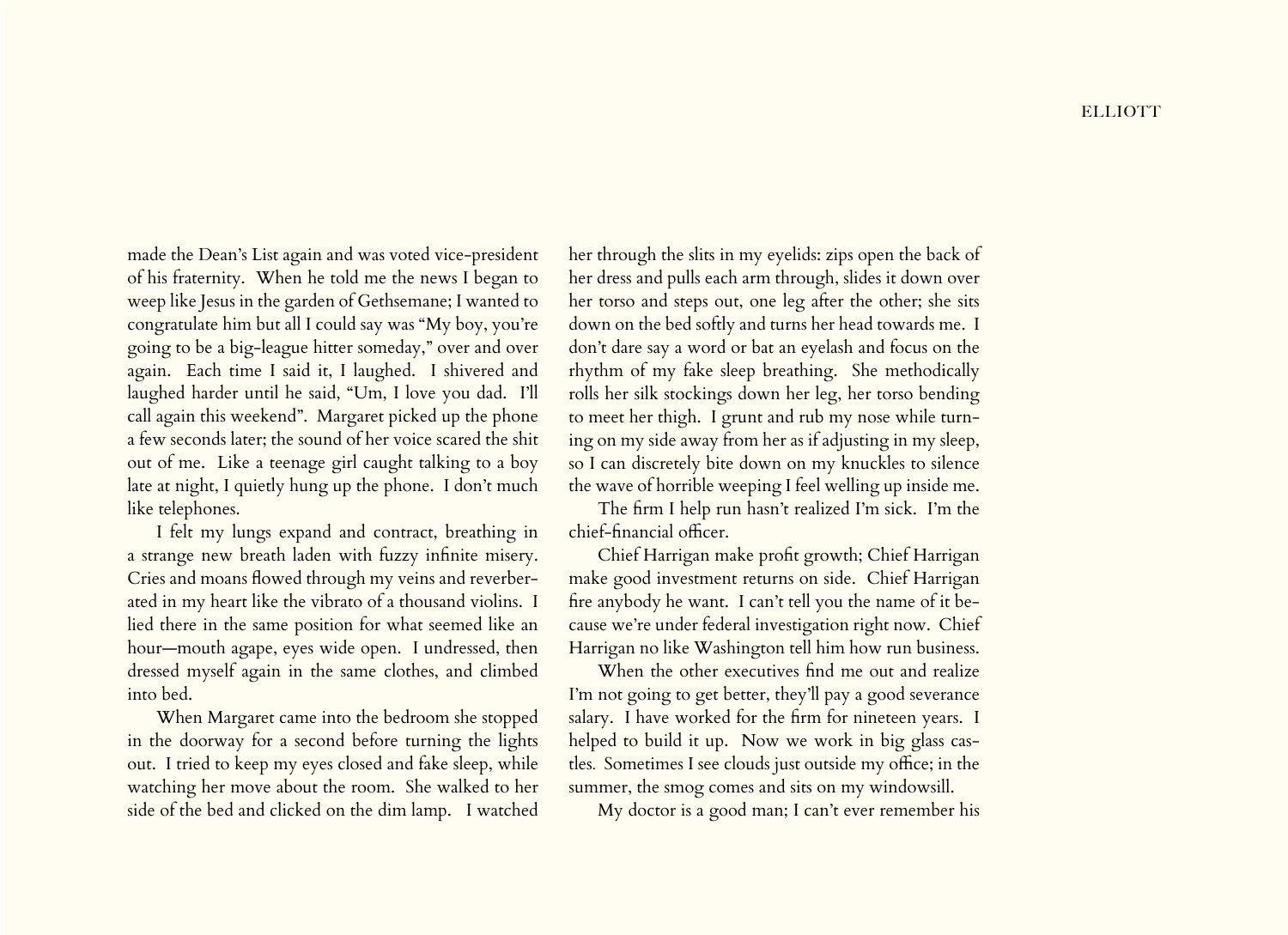name, he's Indian and the pronunciation always hog-ties my tongue. He's the only practicing Hindu I know. He doesn't even kill spiders, karmic retribution and stuff. Once a month we get together for a round of tennis at the club, he embarrasses me in at least four out of five matches.

Doc (Al-i-bukyur is what is sounds like to my American tone deaf ears) walks to the examination table where I'm sprawled out in a posture of listless despair. I tell him that I smoked pot a few times when I was in college. "Smoking marijuana a handful of times doesn't cause this, Frank. Let's have a look at the MRI results." I tell him the pictures of my brain look like a bloody vagina, he coughs and laughs and wipes his glasses and said, "Yes, it does doesn't it?"

"Frank, are you awake?" Margaret whispered just behind me. I sat up violently and whipped around to face her before she finished talking.

"I had a headache. Much better now." *Our boy is going to be a big-league hitter someday.*

"You've still got your clothes on? You're going to sweat like a pig if you go to sleep in them." She gets out of bed and walks around to my side. "Let me help you babe," she says as she descends onto her knees. *I want you now Margaret.* 

 *Barefoot and bare-breasted she stood in the wan yellow glow of my desk lamp. She smelled like water lilies and vermouth.* 

We ran through the rain to my dorm, every drop of rain falling in slow motion and refracting the pale moonlight into explosions of pure color. Pure color and draft beer swam through my head as I imagined the opulence of our life together. I saw all of it: the German sports car, the beautiful wife, the country club membership, the children we'll have, the family vacations, it was on the horizon.

Her torso glistened as she milled about my room: hanging her shirt up to dry, drying her hair with my towel. The stubborn beads of water that clung to her shoulders gleamed for a nanosecond being rolled away by Margaret's shivering body. New Hampshire was cold until May that year.

Her hair fell heavy on my shoulders as she straddled my lap. Brunette ropes of tangled towel-dried hair draped around my face when she pulled my mouth into hers. Even in the darkness, her eyes gleamed like iridescent emeralds. I saw the light of all lights that night. We didn't speak until *she said "Good morning". The bedroom flooded around me as if it had been zoomed in through a camera lens. Margaret was lying on her side, furrowing her brow*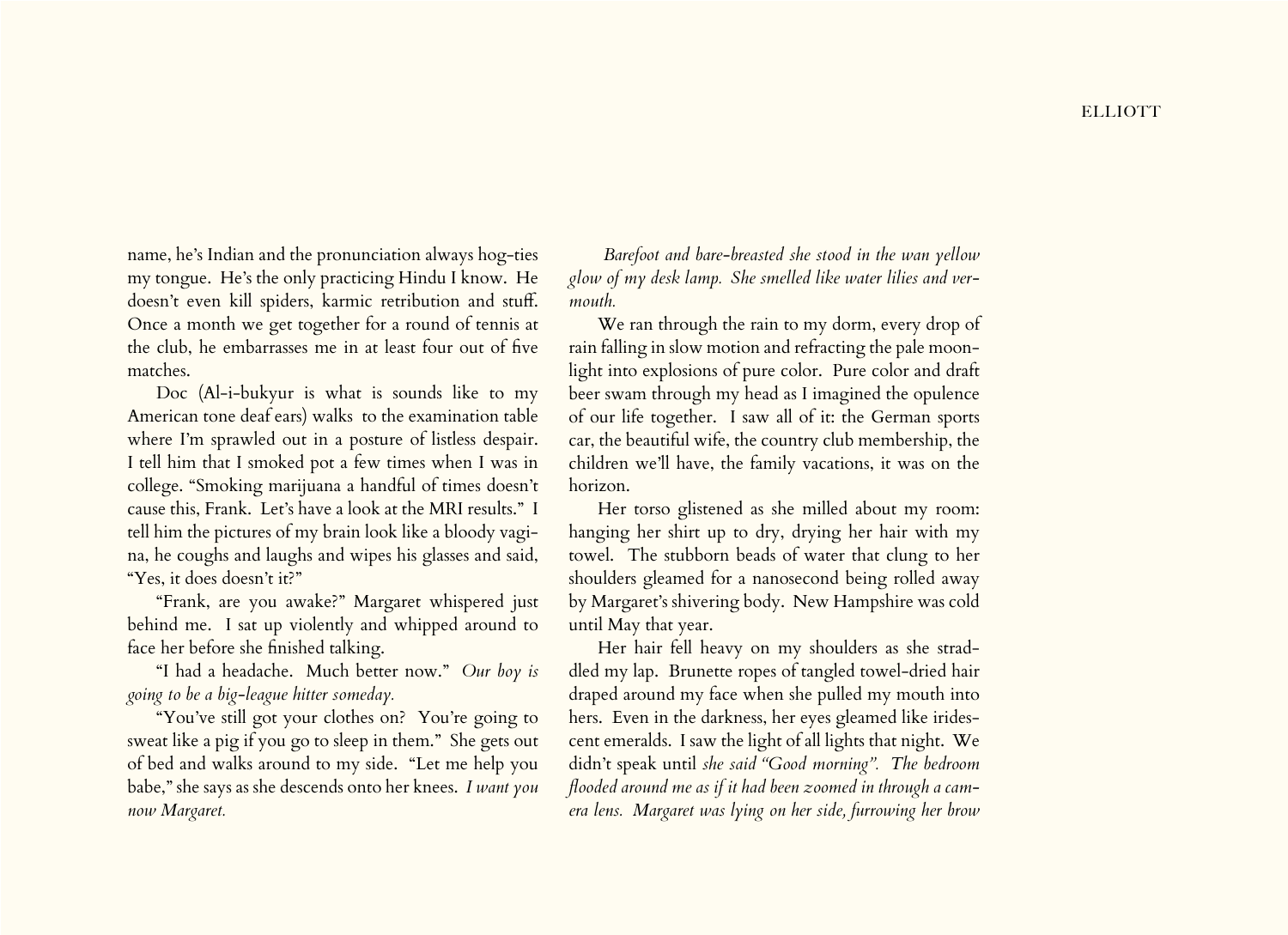## **ELLIOTT**

## *at me and nibbling on her lower lip.*

"What?" was all I could safely say.

"I said 'good morning'. Frank, are you feeling all right? I've never seen you act like this. I'm worried that you're working so much and not taking care of yourself?" She meant it. Panic rose up in my throat like unexpected vomit. An impetus of spine and pelvis jerked me like a puppet, I had to run but I didn't know why or where. The wallpaper began moving like wet sand: the maritime patterns sliding up and down the walls, bleeding colors breeding hideous colors.

"Margaret…Do you love me?" My tongue felt like a sack of cornmeal trying to do somersaults. A bead of sweat slid down my neck and sent spasms of shivers all through my spine.

"Of course I love you Frank. You're the best husband I could ever hope to have. You know that I love you right? Why do you ask? My God!" she heaved in a thick overdue breath, "Your eyes are shaking. What the hell's going on? What are you staring at?" She slid to the opposite side of the bed and pulled the sheets up under her chin, waiting for any response to cue her next move. She looked so fragile and sexy with her knees pulled up to her chest. I let out a tiger growl and licked my teeth and smiled. She didn't return the gesture.

It was soft at first, easily mistaken for the wind: it was the wind I thought until I heard the scratching coming from the interior wall of the bedroom. Rats! They must have infiltrated through a hole under the house and filed in through the basement. The patter of little feet marched in the attic above us. Rats! I knew exactly where each one was as soon as I heard it and could almost picture their fleshy pink tails dragging behind them. The scratching became louder and grew in number. Tearing out the drawer of our bedside table, I searched for the earplugs Margaret wears when I snore. She was yelling something at me but I couldn't make it out over the scratching. She hears them too. That's why she's screaming.

I crammed the plugs into my ears and bolted to the closet. "Oh where is it dammit?" I said frantically. The walnut box Margaret's dad gave me where did I put it? A platoon of rats scurried above me. "They're heading for the bedroom," I yelled over my shoulder? I found a box with his initials engraved on the gold lock-plate. *I'll make you proud Mr. Chancellor. Margaret will have everything she wants in a husband. I love her dearly and want to spend my life with her.* 

"I know you'll take care of her Frank. Her mother and I are very happy for you both," he said as he ex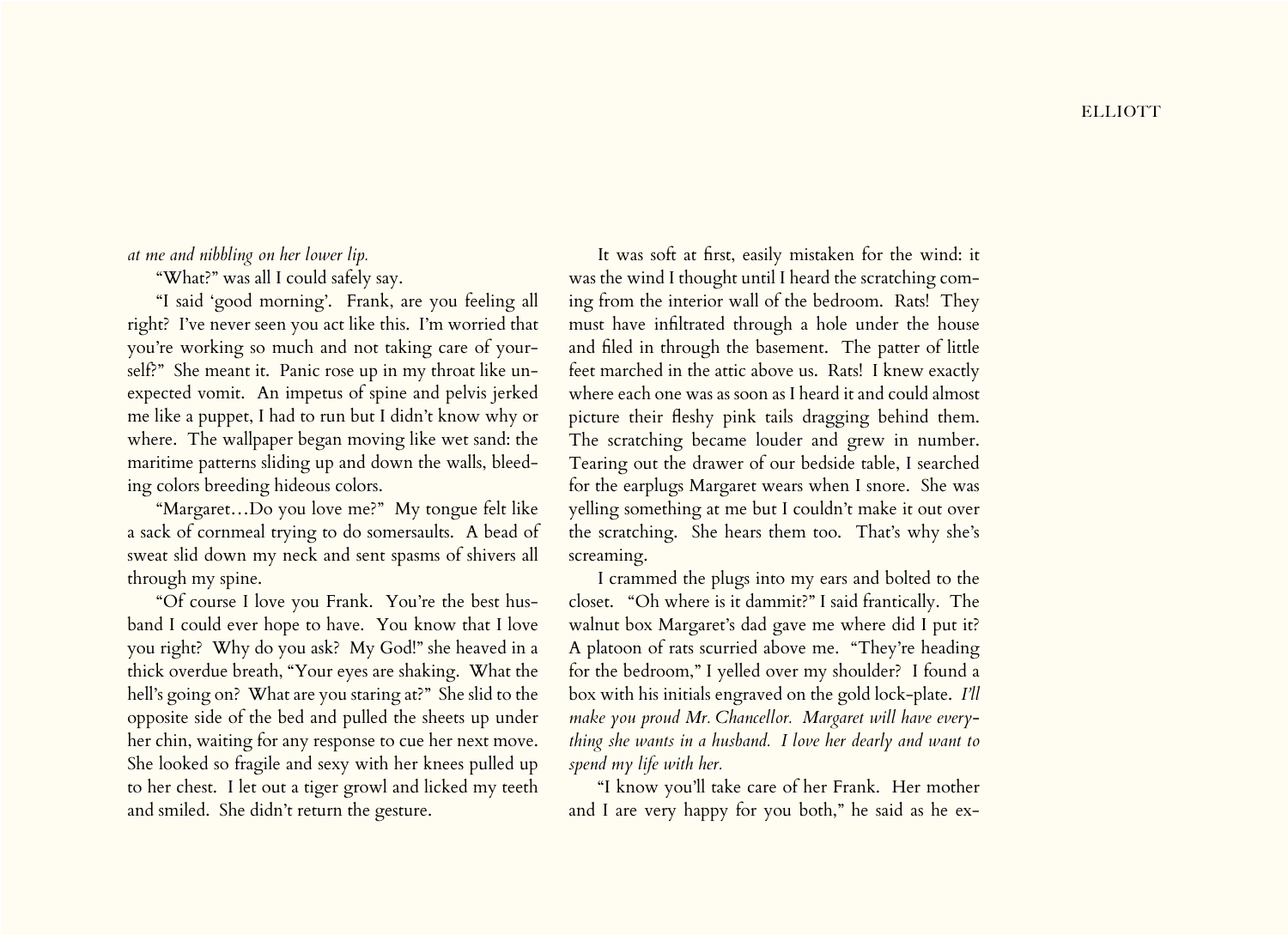haled a plume of cigar smoke from his massive chest. The mosquitoes were ravenous that summer and the July temperatures broke local records.

We sat opposite each other, in wicker chairs on the screened-in porch, watching the fan blades circle, drinking homemade sweet-tea and puffing cigars. It was his time to feel assured and my time to feel relieved. He told me how the old days are almost over and soon people won't need to go to the bank as often, thanks to computers but that will end up crippling the banks, because people will keep less money in the bank and someday we'll be caught with our pants down cause they won't stop lending money even when they don't have any.

She came out to the porch and quietly shut the screen door. She still had a yellow ribbon in her hair.

"Hello sweetheart," Mr. Chancellor said as he beamed at me. "We were just talking about you."

"Well that's not very nice," she replied, pretending to be offended. She sauntered over to the loveseat and put her hand on my right knee. I hold her dainty hand, her eyes lower. *"Frank!" she screams in a shrill voice. "Are you crazy?" I dart my eyes at her*. I see she is terrified, frozen in place on the bed with her knees pulled up at her chest, quivering a little. Of course she's scared, there's a regiment of rats invading our home. I throw the box on the

bed and scramble to the armoire to find the key. "Baby, where did I put the key to your dad's pistol box?"

"What? Pistol box? Oh my God! Frank!"

I find it in the box with my cufflinks.

They're fortifying their position. It's only a matter of time before reinforcements arrive and they get on the offensive.

I turn the key and pull out the .38 snubnose. One. Two. Three. Four. Five. Six. I stuff my robe pockets with handful more rounds. Locked and loaded. I'm ready now you bastards.

For a second I look at my wife. No time for sentiment Frank. You're no use if you're weak. You must protect this house.

"Margaret, I want you to go to the bathroom and lock the door. Don't come out until I say it's safe."

Directly behind me, the windows splashed hot-light through the blinds, illuminating spots on the wall in front of me. "They've done it!" I shrieked excitedly. "Reconnaissance has spotted where the rats are stationed!"

"I'm sorry Frank!"

As I line my shot up an explosion in the back of my head sends stars and quasars rushing by at the speed of light. Then all went black as I felt my knees buckle.

I smelled plastic and Listerine. Flutter. The alarm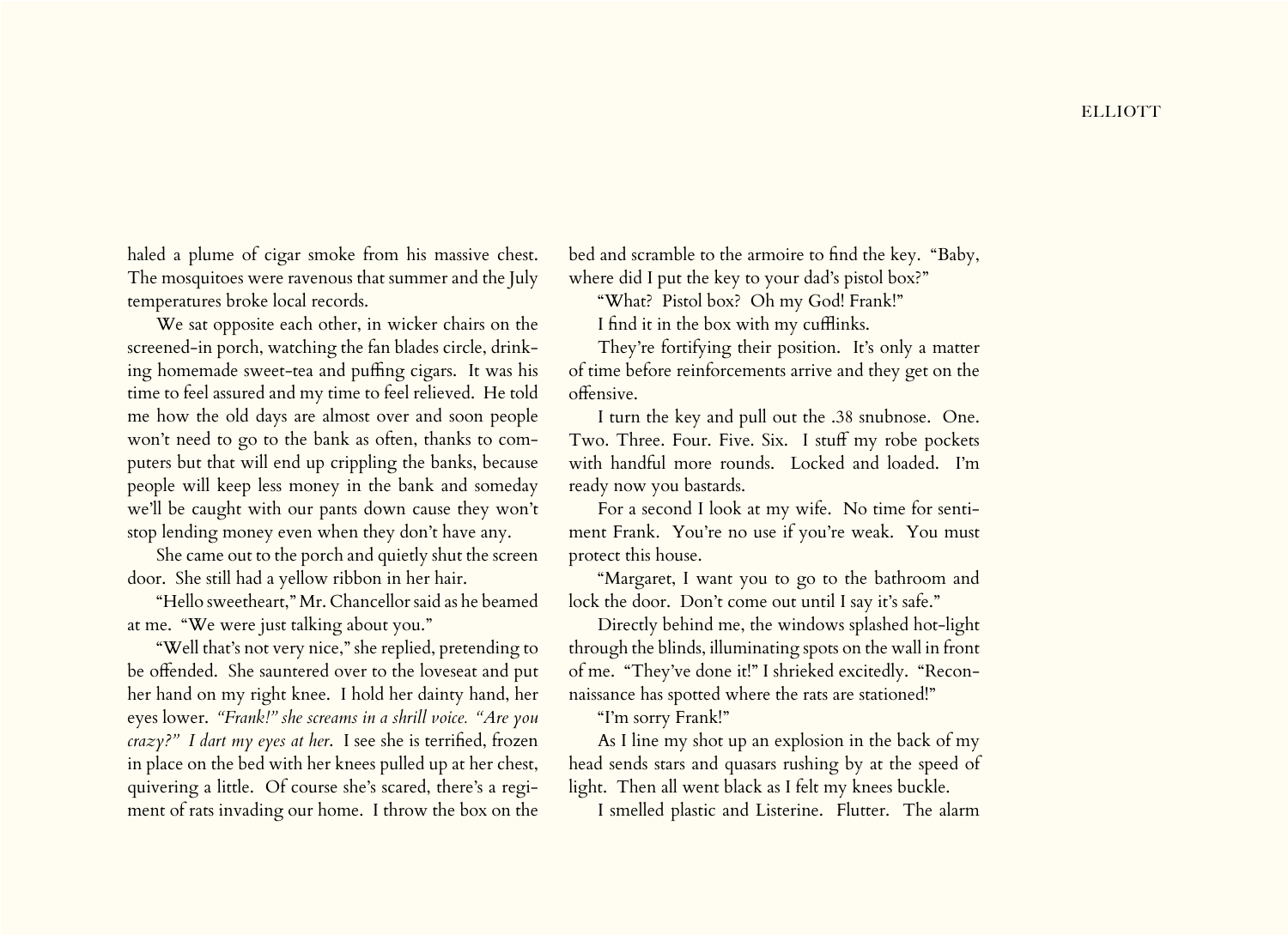clock is beeping; I reach for the snooze button. Flutter flutter. My arm won't move. I'm paralyzed. Those rat bastards got me! Oh Margaret, I'm sorry I couldn't protect you. Please forgive me. My eyes flutter open into the sterile light above the bed. I try to turn my neck. "Owww goddammit!" The back of my head throbs a crimson beat when I move my head. I look down at a blue hospital gown and restraints tied to my arms and legs. An I.V. tube is in my right hand. I try to sit up and read the words on the plastic bag dripping the clear liquid into the tube. Immediately the throbbing pain arrests my efforts and forces me to stay motionless. But I can move! So what. Those cowards took her and left me for dead.

I hear my name being called out from down the hall, followed by a figure dressed in white taking blurry quick strides into my room. My head begins to swim.

•

*Swimming in the harvest moonlight, The Chattahoochee River's black as night, That's where I saw Little miss Everdeen, Washin' by the river to keep her petticoats clean.*

Lying on my back, I smell rich soil. I have no idea

why I'm on the ground. Who is singing? They began another verse. I get on my feet and look around into a dense forest losing the battle against winter. A river fifty yards away from me flows steadily. I approach and feel certain that I somehow ended up on the banks of the Chattahoochee River but the water…it's clear to the bottom. Like all the grime has been pumped out of it leaving only pure water.

At the river by Highway 9? Is that where I am? But it's too quiet here. Birds never sang so clearly. Not the sound of a single car. "Footsteps?" I say out loud, startled by the sound of my voice breaking the silence. I turn my ear towards the sound of cracking branches and crunching leaves. My dumbfounded steps bring me within eyesight of a group of twenty or so men dressed in the grey-coats used for the annual Civil War reenactment. I have no idea of what today is. "Excuse me gentlemen, I'm very sorry to interrupt the reenactment but I think I'm lost."

They seemed bewildered by my presence. I had no idea where I was and thought their reaction was normal under the circumstances. Five of the grey-coats were approaching with their muskets pointed at me. I ventured closer and asked, "Could you point me towards highway 9?"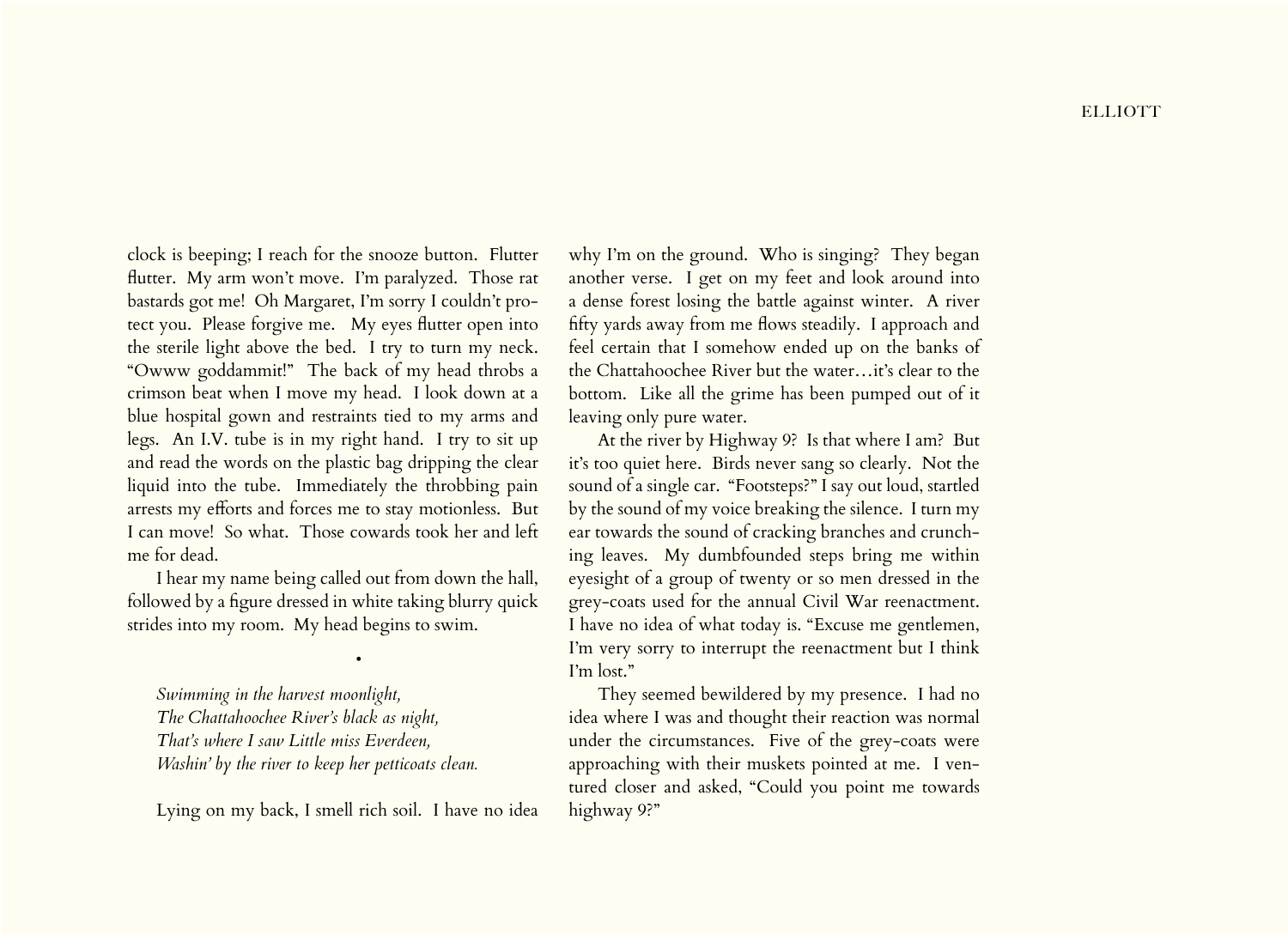They stopped on a dime and stood like wax statues, muskets still aimed at me. "Wilmont!" one of the actors yells out of the side of his mouth, his eyes locked with mine, he spat a line of chewing tobacco with incredible velocity.

"Yessir Sergeant!" A short, pale actor comes running out of the bunch, trying to balance his uneven knapsack. He plants his feet and stands at attention.

"Go inform Captain Rhodes that we've captured a possible Union spy. Bring back Captain's orders of what we do with him," said the actor.

"I'm not with the reenactment, although it is a very well done production. I'm sorry I've held you gentlemen up; I need to find my way back to Buckhead. I'm not exactly sure how I got here," I say while slowly shaking my head to hopefully shake out some memory of where I came from or where I had parked the car.

"What's that you say stranger? the Sergeant asks with a raised eyebrow. "Where'd ya say yer headed?"

"Buckhead," I raise my eyes to theirs hopefully but there is no sign of recognition from the grey-coats. "Oh you know, north Atlanta?" The tree-top canopies begin to swirl a little. I sink down onto a boulder with my head between my hands. "You mean to tell me that none of you know where Buckhead is?"

"There's an outpost just north of Atlanta called Irbyville, other than that, 'taint much else. Some say ol' Henry Irby killed a buck big as a moose and put the head up on the wall of his tavern," said one of the grey-coats wearing the stripes of a Corporal, he looks to be Grant's age, just a kid really. His eyes had the flickering spark of unfulfilled dreams. *Some dreams will be very vivid Miz Harrigan, about 50% of the patients we see suffer from night terrors*.

"Don't beat yourself up Miz Harrigan; you did the right thing. His cranium x-rays don't show any fractures and the CT scans didn't find any bleeding. Go home and get some rest ma'am," said a short squant blonde nurse with an uneven perm, her hair resembled a bail of hay mixed with blonde horsehair.

My eyes were closed but I could see everything in the room perfectly. I was dreaming. It was a dream.

The room was vibrating and a high-pitch tone was ringing steadily. I felt gravity as a living monster pulling me towards the center and squeezing the breath out of me. My eyes still closed, I saw the shadow-vision of Margaret through my eyelids. She leaned carefully over the wretched guardrail of the wretched hospital bed and kissed me on the lips, the way she did when she was 20. Then she ran her fingers through my hair, kissed my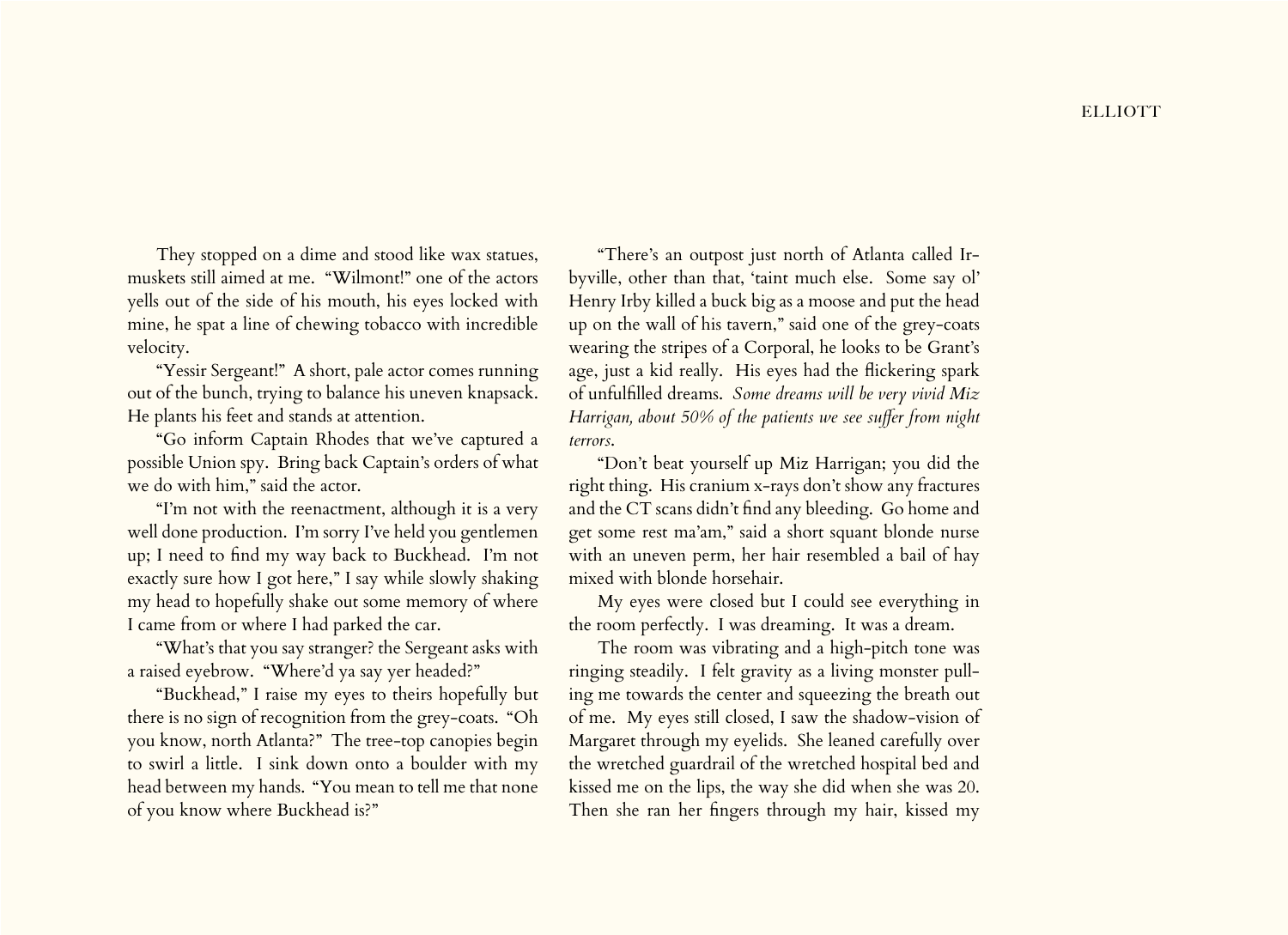forehead and left the room without a word.

The bed began to shake under me. My eyes opened wide with the onset of the Fear. I fumbled around me with my free hand, hoping to find the bed-control pad, but found nothing. The Fear has a voice. It speaks to me from the center of my stomach, It talks to me the way I want to be talked to.

How long have I been here? I remember it was Thursday when I was in the bedroom with Margaret. Thursday morning. It's getting dark outside now. Dark happy night. Shiny and dark like Margaret's black silk stockings when she rolls them off her thigh under the light of the bedside table lamp. The shaking slows down. I press a button on the control-pad until the bed is flat. Now. The bed is still. The lights above me are mean and florescent; everything in the room looks sick and pale. I want the shiny dark thighs again. I want them wrapped tight around my neck To tear the silk off them with my teeth and sleep on them; when she has a pillow between her legs I sleep like Romeo with my head on the outside of her thigh. I know I'm losing my mind minute by minute. I can feel it coming. The Fear, The Sickness, The Madness.

## GOD,

*IF YOU ARE THERE, THEN YOU TELL ME* 

*WHAT I'M BEING PUNISHED FOR. I HAVE A FAMILY! YOU MOTHERFUCKER! WHAT did I do to deserve this? TELL ME!*

There is no more sick pale light, only the black shiny shapes of Margaret's stockings. Gleaming in the starlight. A sky that no one ever sees in the city, brighter than the lights of any city. Moving and burning and lighting up the craters of the moon. There is no man on the moon. There never was one until electricity made the moon into a beat-up cracked golf-ball. Leonardo took the face of the moon and painted it on Mona Lisa. She has the Lunar Smile. *It looks like the planetarium only brighter.*

"The what?" Sergeant McMillan says out of the side of his mouth as he works through a fresh plug of chew.

"I said. 'the sky looks like how it looked at the planetarium,' It's never been this bright. Not even in Alaska." I was becoming annoyed with these country-bumpkins. They didn't seem to know shit from Shanghai.

"Plan-uh-tare-ee-um?" repeats the Sergeant while rubbing his jaw. "Hmmph. Uh-las-kuh?" He turns these over in his head more than once before looking down at his worn, muddy boots. "I don't know who you are or what you're business is sir, but you're not making much sense. I ain't heard of none of these places you